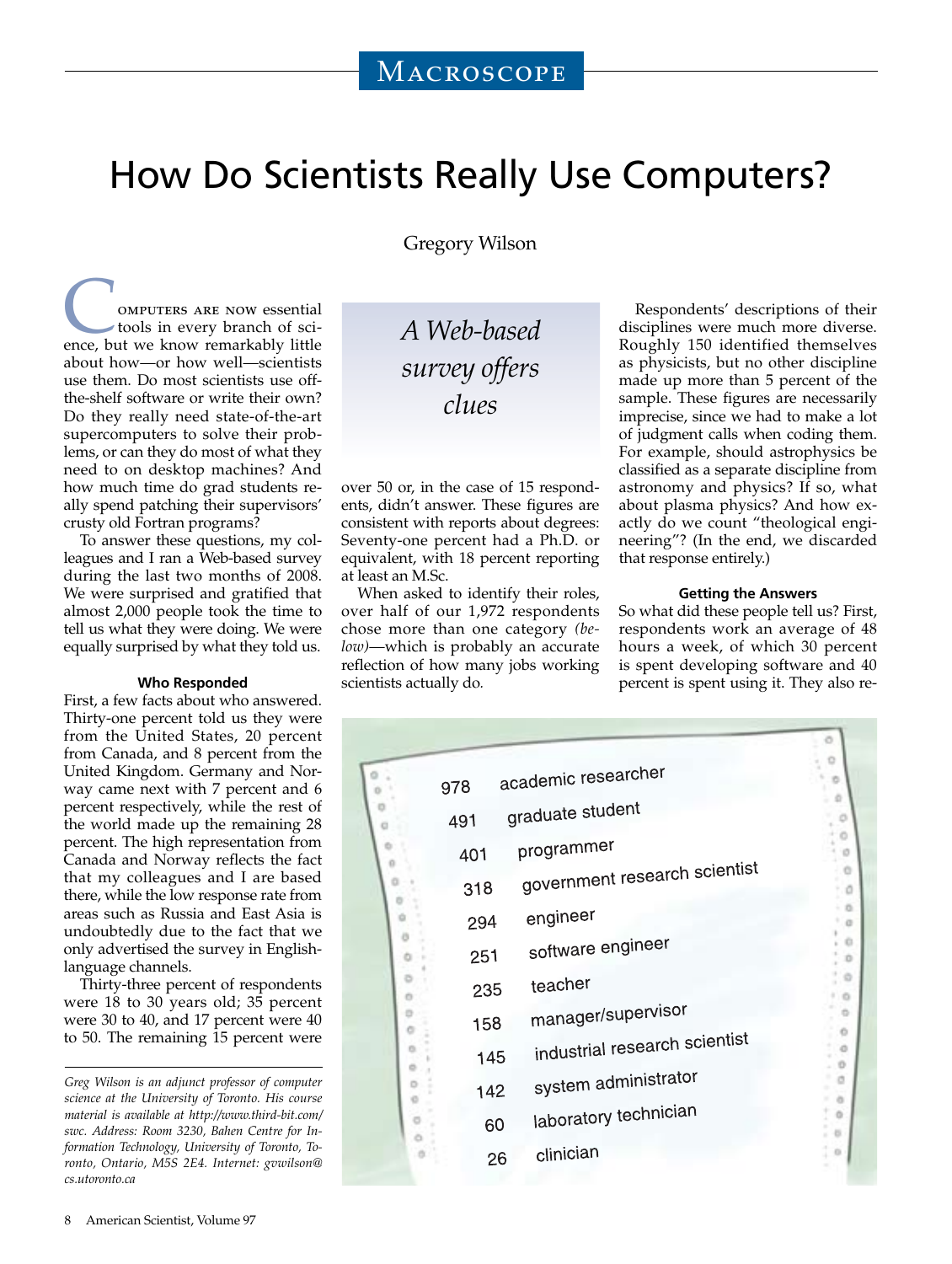

port that these proportions are going up—45 percent of respondents say that scientists spend more or much more of their time developing scientific software than they did 5 years ago, and 70 percent say that they spend more or much more time using it. These answers are much higher than we expected, and probably signal that our (selfselected) respondents use computers more than the "average" scientist (if in fact there is such a thing).

Second, most scientists generate and archive a few gigabytes of data each year. This answer was more popular than all the others together, which were "a few megabytes," "a few terabytes" and "more than a few terabytes." One thing we didn't ask (but should have) was how that data is archived: Is it stored in a Web-accessible database with searchable metadata, or on a DVD stuck in the bottom drawer of someone's desk? Personal experience tells us the latter is far more likely….

Third, most of the software that scientists work with is widely used: Only 10 percent reported that the programs they rely on are used by three or few-

er people. When we asked where that software comes from, though, they reported "commercial off-the-shelf software," "open source" and "we build it ourselves" in almost equal numbers.

It's interesting to compare the latter answers with those given for another question. Fifty-eight percent of scientists reported that they do development on their own; 17 percent work with one other person, and 18 percent in teams of 3 to 5 people, while only 9 percent work in larger groups. These numbers are the reverse of what would be expected for professional software developers, who usually work in teams. They also explain the relatively low uptake among scientists of collaborative tools like version control, which most professional software developers consider essential: If you expect to work alone, why invest in tools for working with others?

The prevalence of solo and smallteam work is consistent with another finding. Roughly 38 percent of the programs scientists write are between 500 and 5,000 lines long; smaller programs, and programs between 5,000 and 50,000 lines long, each make up about a quar-

ter of the total, while larger programs account for the remaining 12 to 15 percent. To look at it another way, two thirds of the programs used by these scientists are less than 5,000 lines long.

The hardware scientists use is just as interesting. Eighty-one percent primarily use desktop machines; only 13 percent use intermediate-sized machines such as departmental Linux clusters, and a mere 6 percent use supercomputers. This is consistent with their reports about how they use computers: Most said that interactive use was most common, followed by preparing and reformatting data, preparing things for batch processing, and finally systems administration.

As for what occupied the most of our respondents' time, coding and debugging took first place. Planning and quality assurance tied for second place, reading/reviewing code came third, documenting fourth, and packaging software came last. It is ironic to compare this complaint with answers to another question: What "pain points" hurt you most? Lack of documentation was the number-one answer for more